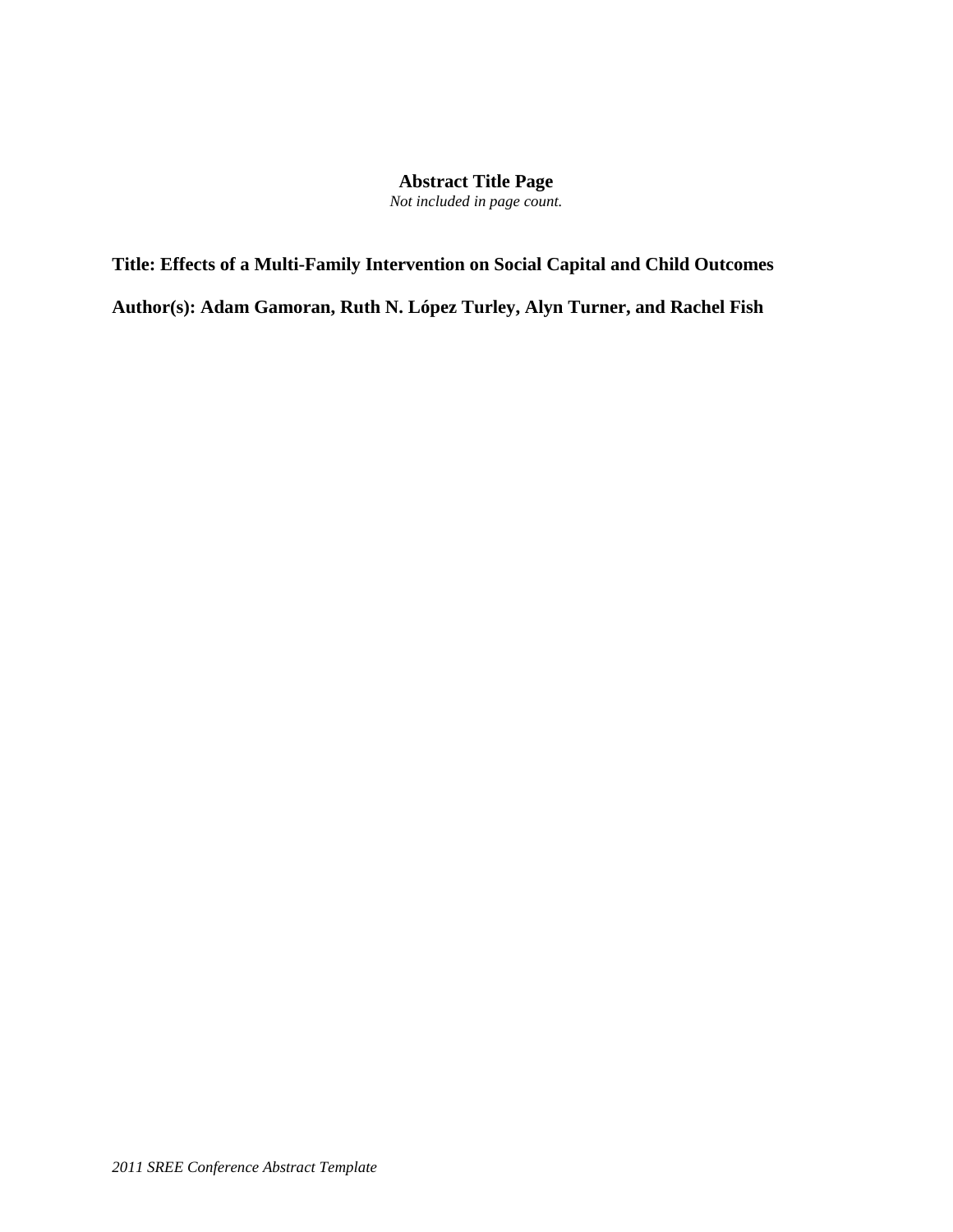### **Abstract Body**

*Limit 5 pages single spaced.*

#### **Background / Context:**

*Description of prior research and its intellectual context.*

Following the seminal writing of James Coleman (1988), a number of scholars have suggested that inequality in child and adolescent development reflects differences in social capital among families from different backgrounds (e.g., Sampson, Morenoff, & Earls, 1999; Crosnoe, 2004; Kao, 2004). By "social capital," Coleman referred to relations of trust and shared expectations in a social network of children, parents, and educators. A key marker of social capital is "intergenerational closure," that is, whether the parents of children in a friendship relation have a relationship themselves, so that social ties link parents as well as their children. These ties are said to promote child development because they enhance the prospects for establishing and enforcing norms, and because they support the flow of information that parents need to guide their children towards success in school and social relationships (Coleman, 1990).

Questions about social capital are especially salient for Latino families. Several studies have noted that a sense of isolation from school systems often perceived by Latino families is a key barrier to the school success of Latino children (Stanton-Salazar, 2001; Valenzuela, 1999). Although Latinos commonly exhibit strong ties among families, these social ties typically do not encompass the school (Flores-Gonzales, 2002; Suarez-Orosco et al., 2003. The networks of middle-class parents are significantly more likely to include educators and other professionals, but the networks of working-class and poor families tend to emphasize kinship groups (Horvat et al., 2003). As a result of these network differences, minority and socioeconomically disadvantaged parents perceive a sense of separation and distance from school authorities (Stanton-Salazar, 2001). Writers in this literature have speculated that the network differences account for part of the achievement and attainment gaps between Latinos and Whites. This conclusion, however, takes as a given that social capital has positive effects on children's outcomes.

Efforts to test for social capital effects have largely been stymied by problems of endogeneity and unobserved heterogeneity (Mouw, 2006). Does social capital promote child development, or do positive relations emerge among parents and between families and schools when children are thriving in school? The best way to test for causal effects would be to randomly allocate persons to social networks, but that is not feasible. Instead our approach is to randomly assign schools to an intervention that is designed to promote social capital among families and between families and schools.

### **Purpose / Objective / Research Question / Focus of Study:**

*Description of the focus of the research.*

In our approach, we can obtain experimental estimates of the effects of the family-school intervention on social capital and on child outcomes by comparing these outcomes in treatment and control schools. Estimates of the mediating role of social capital can be interpreted as experimental only if a strong assumption holds: that there is no source of social capital other than family-school intervention. This assumption is not tenable. However, we can obtain quasi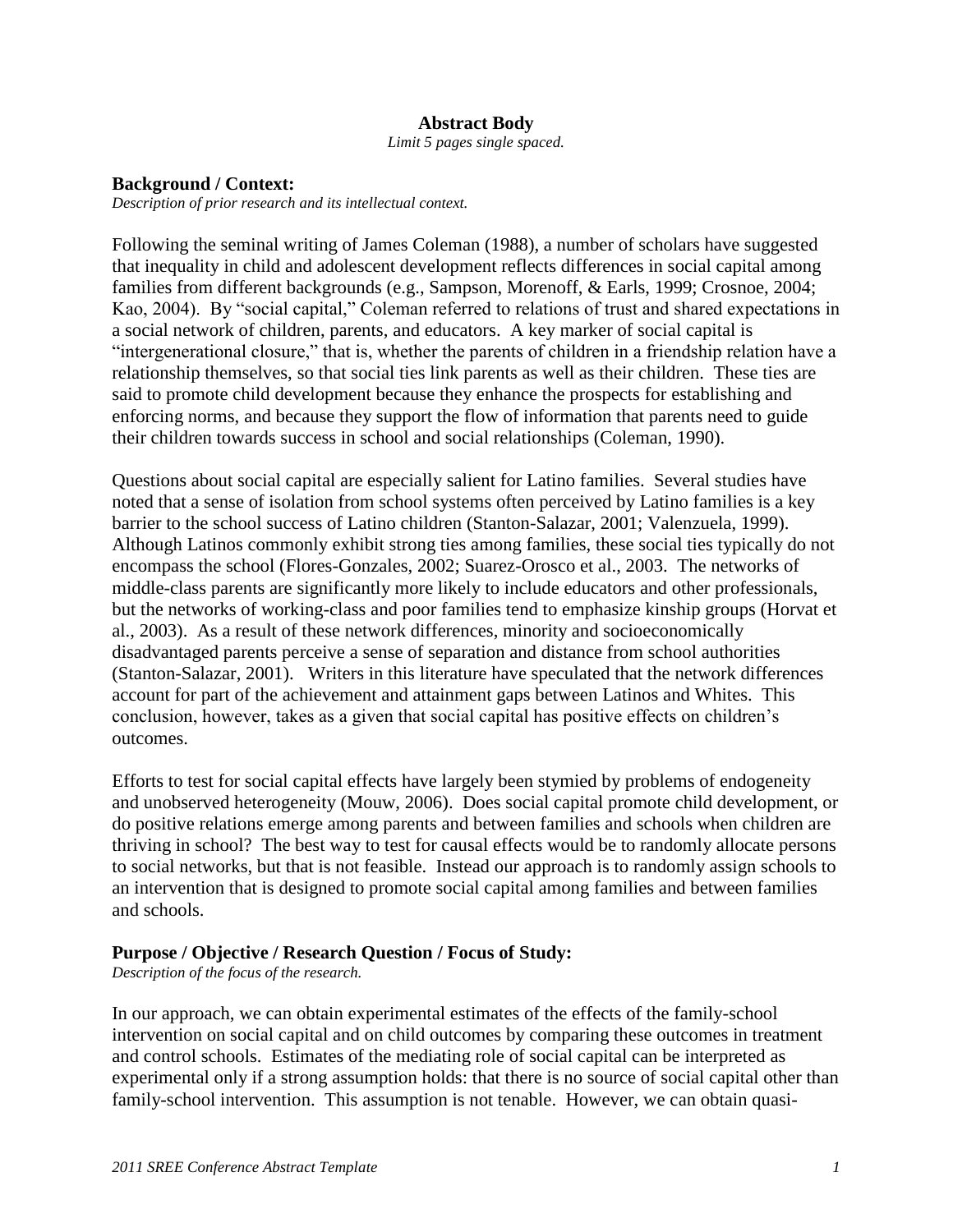experimental estimates of the mediating role of social capital using an instrumental variables approach with assignment to the intervention as an instrument (Stapleton, 2010). This approach rests on the more reasonable assumption that the intervention effects operate only through social capital, even though there may be other sources of variation in social capital besides the intervention. Another complication is that due to non-compliance, intent-to-treat effects may be substantially weaker than treatment-on-treated effects. For this reason we estimate causal average complier effects to gauge the impact of the intervention on participating families, compared to families in the control group that would have participated had the intervention been available to them.

With these concerns in mind, our research questions are as follows:

- 1. What are the effects of the intervention on social capital among families and between families and schools?
- 2. What are the effects of the intervention on children's social and behavioral outcomes immediately following the intervention?
- 3. Does social capital mediate the effects of the intervention on child outcomes?
- 4. What are the effects of the intervention on families and children among those who participated in the intervention (i.e., treatment-on-treated effects)?

# **Setting:**

*Description of the research location.*

Because of our interest in Latino families, we selected two communities with large Latino populations: Phoenix and San Antonio. In each community, we found school districts that were interested in participating in our study, and community agencies with substantial experience in implementing the intervention we selected. We targeted first graders and their families, and designed a study that would follow students from first to third grade. For this paper, we are reporting first-grade outcomes.

# **Population / Participants / Subjects:**

*Description of the participants in the study: who, how many, key features or characteristics.*

A total of 52 schools participated in the study, half in Phoenix and half in San Antonio. In each city, half the schools were randomly assigned to the intervention designed to build social capital, and half were assigned to the control group. Due to the intense work required to carry out the intervention, we implemented the intervention over a two-year period, with 12 treatment schools and 12 control schools participating in the study in 2008-2009 (Cohort 1), and 14 treatment and 14 control schools in the study in 2009-2010 (Cohort 2). Schools were randomly assigned to Cohorts 1 and 2 and then randomly assigned to treatment and control. Schools were further assigned to participate in the intervention either in the fall, the winter, or the spring. Measurements of social capital and child outcomes were timed according to the implementation schedule.

Schools were eligible if at least 25% of their students were of Latino origin. As a result, the proportion of Latino students in the study, about 70%, is somewhat greater than that of the districts in which the schools are located. Other minority groups are represented at lower levels,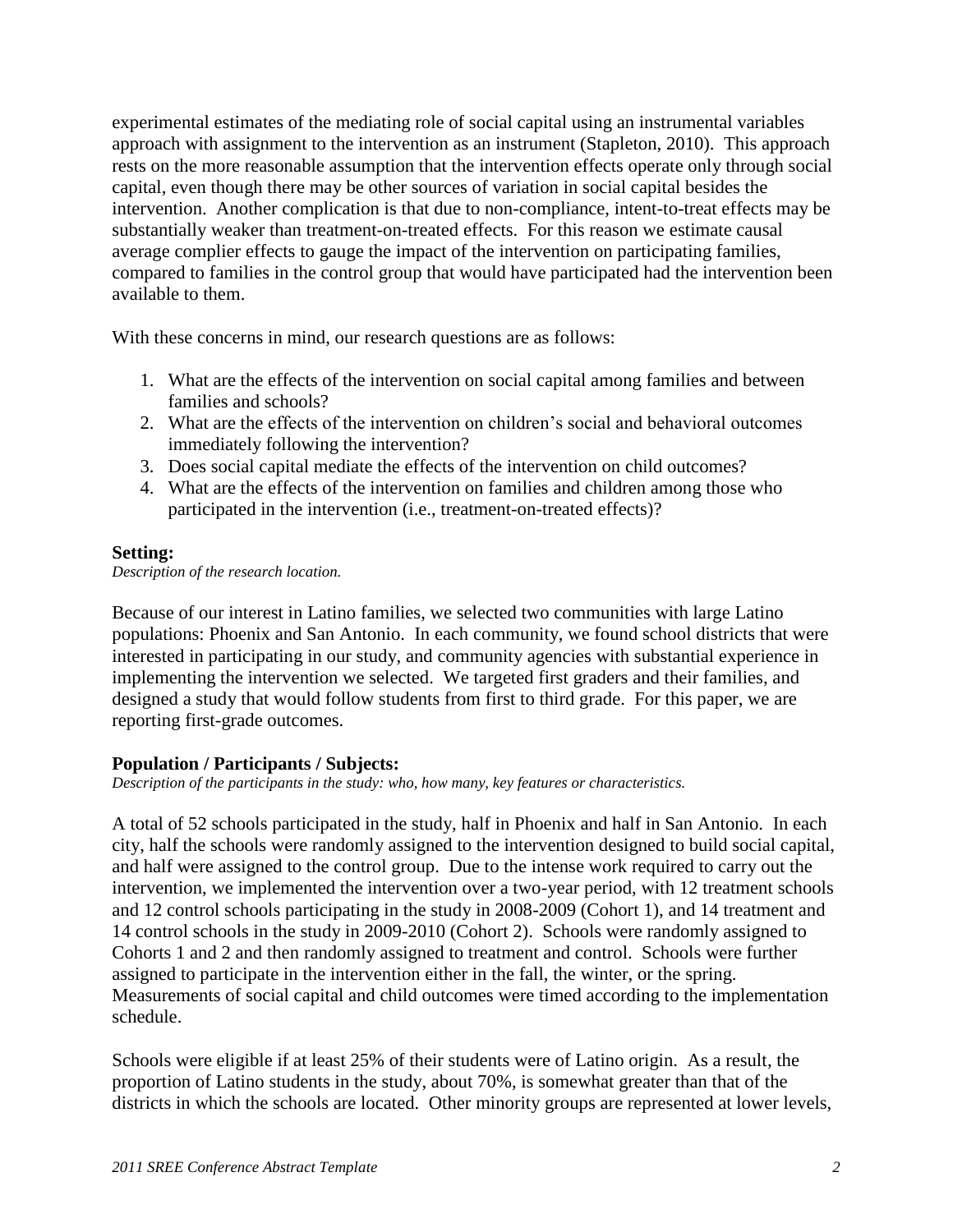with 11% African American, 1.5% Asian American, and 1.5% Native American. More than half (65%) of the parents reported being born outside of the United States, and 43% reported that their native language is not English. About 75% of students in the sample receive free or reduced-price lunch.

### **Intervention / Program / Practice:**

*Description of the intervention, program or practice, including details of administration and duration.*

To manipulate social capital, we employed a widely used intervention, Families and Schools Together (FAST). FAST is a scientifically tested program designed to develop relations of trust and shared expectations among parents, teachers, and children (McDonald, 2002; McDonald et al., 1997; McDonald et al., 1991; McDonald & Frey, 1999). It is typically implemented in three stages: (1) active outreach to engage parents, (2) an 8-week session of weekly multi-family group meetings, and (3) 2 years of monthly parent-led meetings (FASTWORKS). In our study, a trained team of parents and professionals led FAST sessions for about 60 families of first graders in each school for 8 weeks, followed by 2 years of parent-run monthly meetings. In each school, FAST was implemented in multiple groups of 5–10 families who met simultaneously to build relationships between (a) parents and other parents, (b) parents and school staff, and (c) parents and their children.

At FAST sessions, families sit at their own tables for one hour of parent-led family activities, during which parents direct their children (including siblings of the first grader) in their native language. FAST meetings also include an hour of peer group time, during which children play together in a separate setting while adults talk in groups of 5 to 10. School staff, who are paid members of the FAST team, lead activities for the children, which are intended to help the children see school staff in a more informal role. Meanwhile, small groups of parents discuss topics of their choice and share advice in their language of choice. The intention is for parents to develop an active social network in the school setting, to get to know and trust one another, and to be more likely to return to the school for other events. The peer group and parent time is followed by 15 minutes of one-to-one parent-child time called "Special Play," during which each child takes the lead in playing. The goal is for each parent to pay full attention to the child without criticism or interruption. Parents are assigned "homework" in which they are to repeat special play at home.

A distinctive features of FAST is that the 8-week intervention is followed by 2 years of parentled monthly meetings, where parents can further develop the relationships established through FAST. However, results in this paper precede the FASTWORKS period as they rely on data obtained immediately after the 8 weeks of FAST.

### **Research Design:**

*Description of research design (e.g., qualitative case study, quasi-experimental design, secondary analysis, analytic essay, randomized field trial).*

The design for this study is that of a cluster-randomized trial. Schools were randomized to treatment and control, and all first-graders and their families within each school were invited to participate in the study. The schools averaged just under 100 students per school, and just under 60% of the families agreed to participate, so the sample size is about 60 families per school.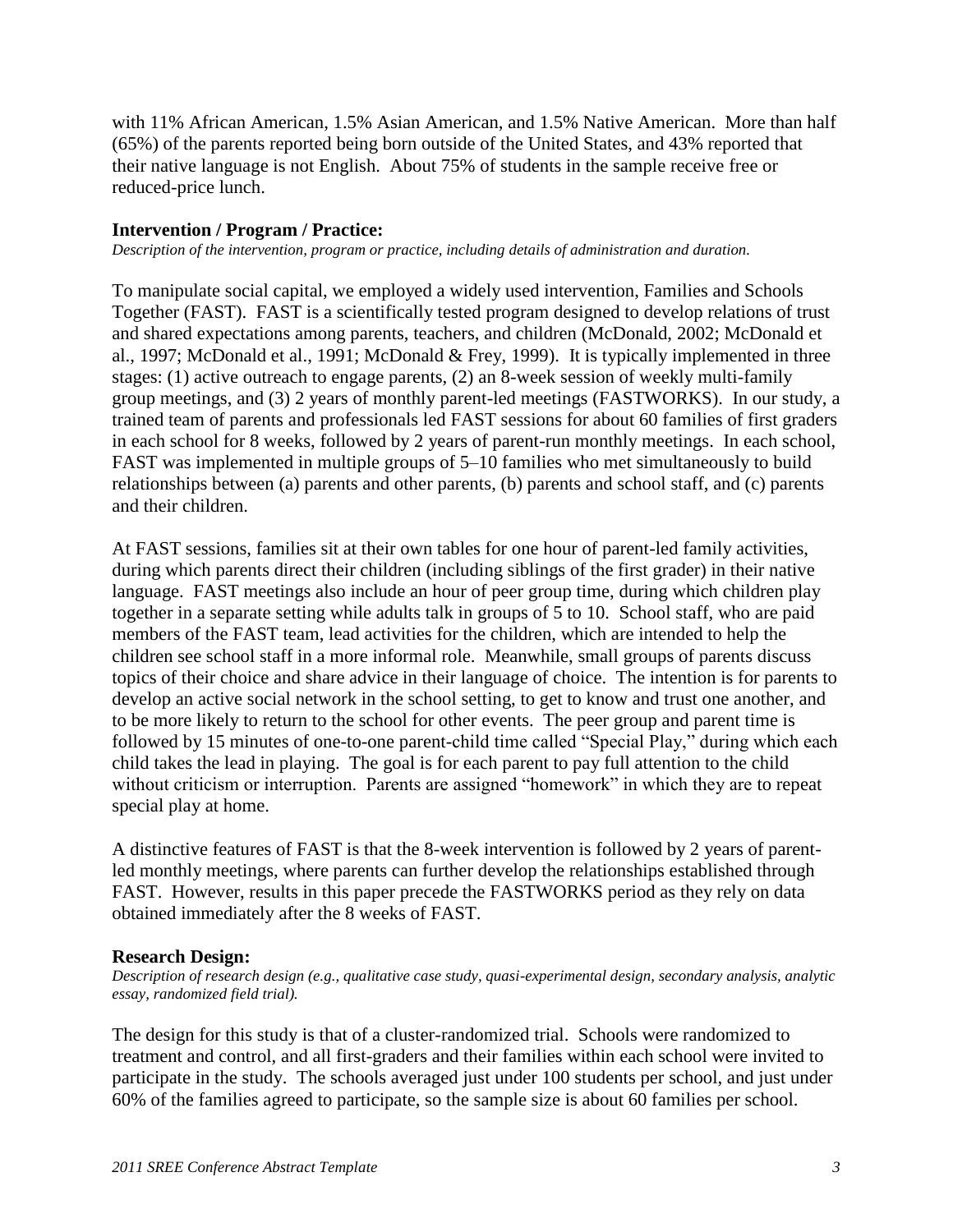Minimum detectable effect size for a sample of this design is about .24, and with a pre-treatment covariate with R-square of .6, we will be able to detect an effect as small as .18. Response rates were virtually identical in treatment and control schools. All selected schools agreed to participate. The total sample is about 3,000 children and families, evenly divided between treatment and control.

## **Data Collection and Analysis:**

*Description of the methods for collecting and analyzing data.*

Parents and teachers of first graders provided information about their social capital and student academic and social skills through pre-test and post-test surveys. The parent pre-test survey was administered in person at recruitment, the parent post-test survey was administered by mail or telephone interview, and the teacher post-test survey was administered by mail. Almost all children enrolled in the study had teacher reports on their behavior, and 68% of children enrolled in the study had parent post-test survey observations. The response rate among teachers was 98%. Neither teacher nor parent response rates differed significantly between treatment and control groups.

We derived measures of social capital from the parent questionnaires. Among the key measures is the widely-used question about intergenerational closure: "How many of the parents of your children's friends at school do you know"? We developed a parallel question about parentschool relations: "How many of the school staff would you feel comfortable approaching if you had a question about your child?" We also posed questions about shared expectations with teachers and with other parents, and about a variety of activities with other parents designed to assess interaction and trust among parents.

Parents and teachers reported on student behavior and social skills through a series of questions from the Strengths and Difficulties Questionnaire (SDQ) (Goodman, 1997). This widely used instrument for assessing social adjustment and behavior problems taps five dimensions of psychological functioning: emotional symptoms, behavior problems, hyperactivity/inattention, peer relationship problems, and prosocial behavior. Emotional symptoms, conduct problems, hyperactivity, and peer problems can also be combined into a "total difficulties" measure.

Because the research subjects are clustered within schools, we use multilevel models to assess treatment effects, with treatment measured at the school level because schools were randomized. Analyses of experimental estimates (research questions 1 and 2) rely on 2-level models of students within schools. Quasi-experimental analyses (research questions 3 and 4) rely on a multilevel instrumental variables and a maximum likelihood mixture model (Borman and Dowling, 2006).

### **Findings / Results:**

*Description of the main findings with specific details.*

Data from Cohort 1 (n = 1,240) have been analyzed, and results from both cohorts (n  $\sim$  3,000) will be included in the conference paper. Findings thus are as follows: (1) Assignment to FAST led to intensified parent-parent and parent-school social networks in Phoenix, where school-level effect sizes on our four measures ranged from .09 to .35 (see Table 1). (2) Assignment to FAST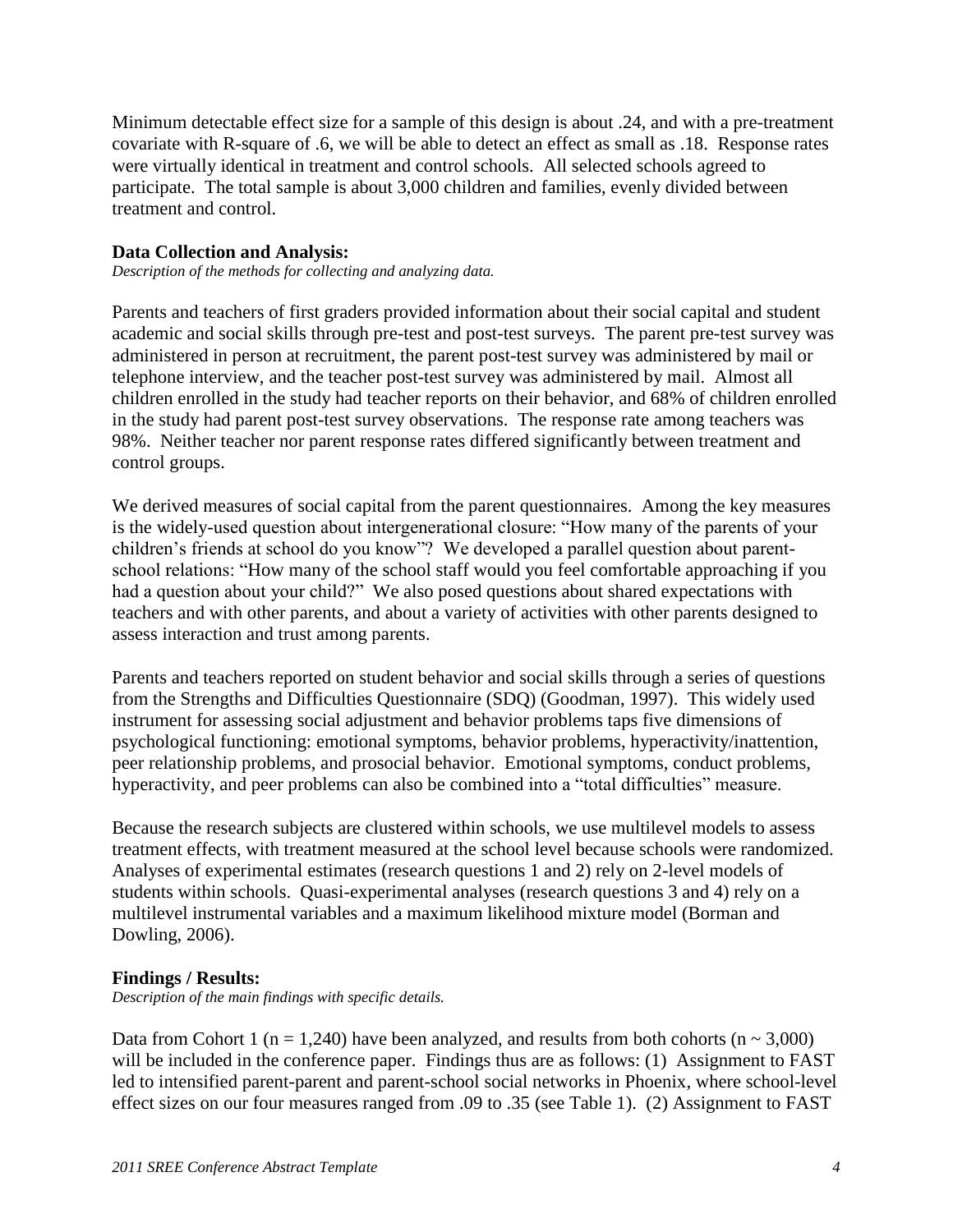did not have this effect in San Antonio; effect sizes are close to zero except in the case of the number of staff respondents would feel comfortable approaching, where the effect size is -.19. (3) FAST effects on child outcomes across cities mirror those on parents: in Phoenix, children in FAST schools exhibited fewer behavior problems and more prosocial behavior than those in control schools (Figure 1), whereas this pattern is not evident in San Antonio except in the case of parent-reported peer problems, which follows the expected result (Figure 2). In general, outcome differences between FAST and control schools are more pronounced in teacher reports than in parent reports. This may reflect a response bias among teachers, who were not blind to condition, or it may reflect differences in FAST effects on behavior in the school as compared with the home setting.

The possible mediating role of social capital, and of FAST effects among those who attended FAST sessions, will be examined when data from both cohorts are available and results will be included in the conference paper.

### **Conclusions:**

*Description of conclusions, recommendations, and limitations based on findings.*

Our study is designed to manipulate social capital experimentally, a rare feature in research on the topic. Moreover, the aim of our study is to test whether an intervention that boosts social capital confers benefits for child development on children in schools characterized by high proportions of low-income Latino families. Thus far, we have preliminary evidence that these processes are occurring in one of our two field sites. The conference paper will provide more definitive findings on the immediate post-treatment outcomes of our study. In the long term, three more years of data will allow us to learn whether FAST brings about positive results into third grade, on academic as well as on behavioral measures.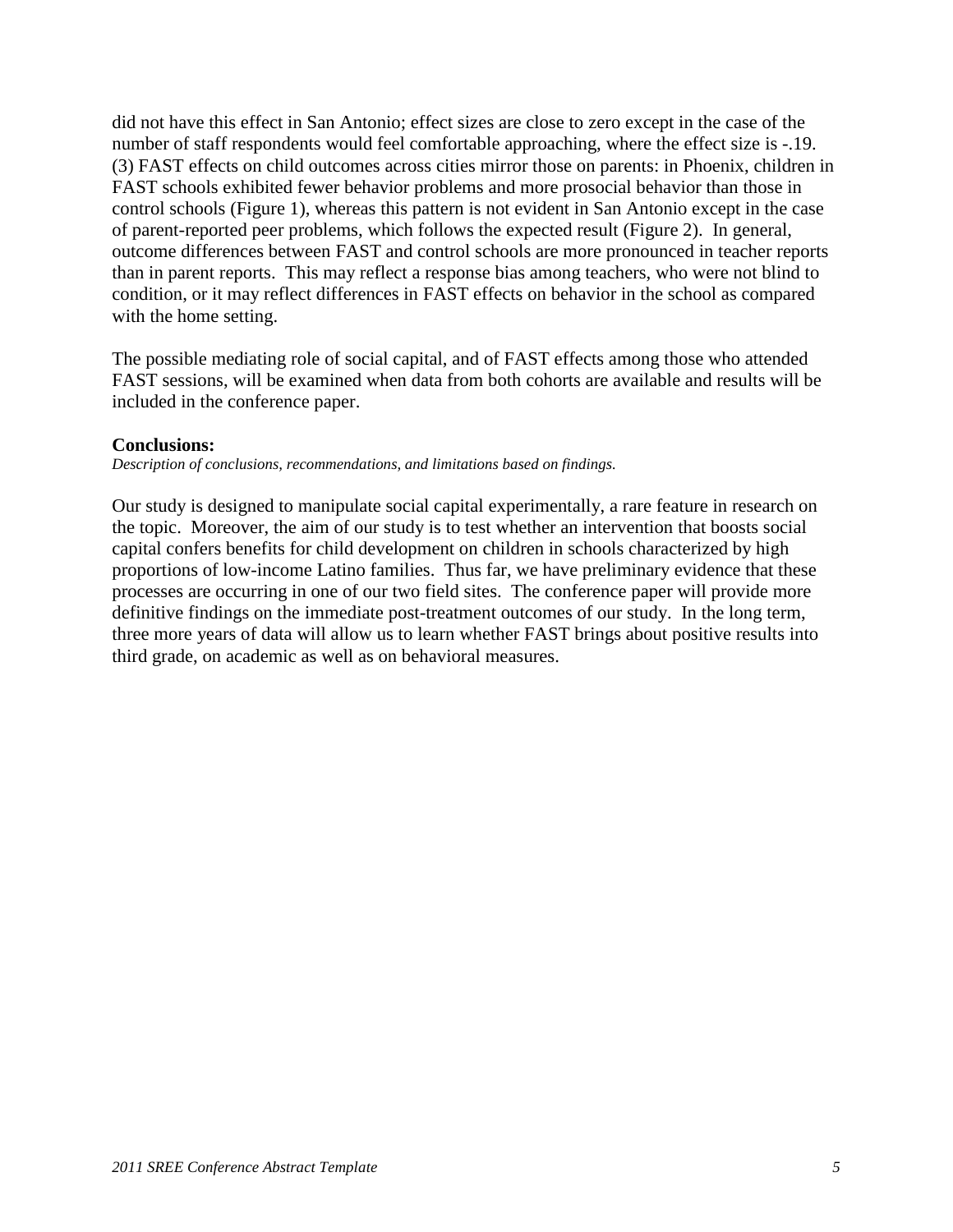#### **Appendices**

*Not included in page count.*

**Appendix A. References** *References are to be in APA version 6 format.*

Borman, G. D., & Dowling, M. (2006). Longitudinal achievement effects of multiyear summer school: Evidence from the Teach Baltimore randomized field trial. *Educational Evaluation and Policy Analysis*, *28*, 25-48.

Coleman, J. S. (1988). Social capital in the creation of human capital. *American Journal of Sociology, 94(Suppl.)*, S95–S120.

Coleman, J. S. (1990). *Foundations of social theory.* Cambridge, MA: Harvard University Press.

Crosnoe, R. (2004). Social capital and the interplay of families and schools. *Journal of Marriage and the Family, 66*, 267–280.

Kao, G. (2004). Social capital and its relevance to minority and immigrant populations. *Sociology of Education, 77,* 172–175.

McDonald, L. (2002). Evidence-based, family-strengthening strategies to reduce delinquency: FAST -- Families and Schools Together. In A. R. Roberts & G. J. Green (Eds.), *Social workers' desk reference* (pp. 717-722). New York: Oxford University Press.

McDonald, L., Billingham, S., Conrad, P., Morgan, A., Nina, O., & Payton, E. (1997). Families and Schools Together (FAST): Integrating community development with clinical strategy. *Families in Society, 78*(2), 140-155.

McDonald, L., Coe-Braddish, D., Billingham, S., Dibble, N., & Rice, C. (1991). Families and Schools Together: An innovative substance abuse prevention program. *Social Work in Education, 13*(2), 118-128.

McDonald, L., & Frey, H. E. (1999). *Families and Schools Together: Building relationships*. Washington, DC: Office of Juvenile Justice and Delinquency Prevention.

Mouw, T. (2006). Estimating the causal effects of social capital: A review of recent research. *Annual Review of Sociology, 32*, 79–102.

Sampson, R. J., Morenoff, J. D., & Earls, F. (1999). Beyond social capital: Spatial dynamics of collective efficacy for children. *American Sociological Review, 64*, 633–660.

Stanton-Salazar, R. (2001). *Manufacturing hope and despair: The school and kin support networks of U.S.-Mexican youth*. New York: Teachers College Press.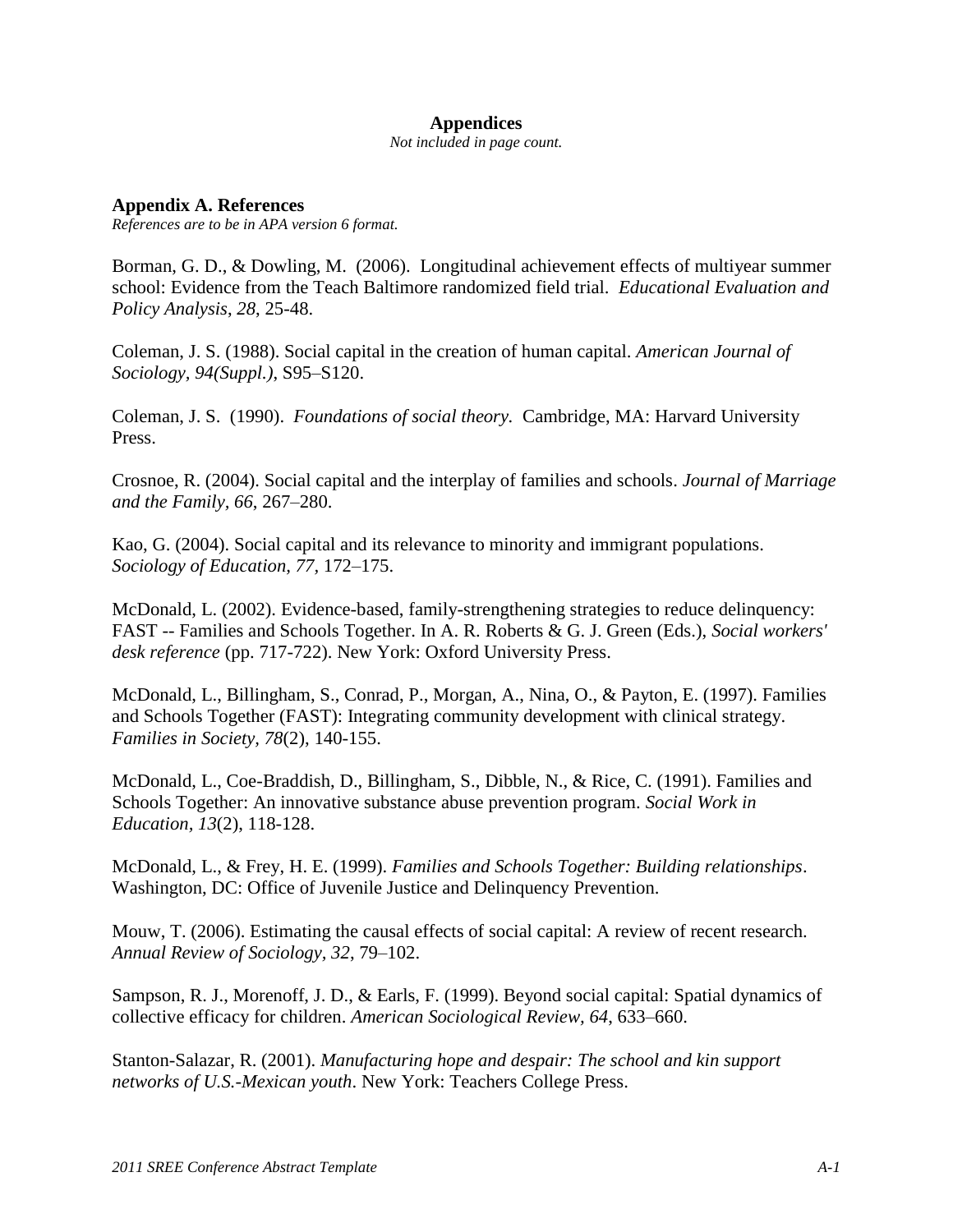Stapleton, L. (2010, June). Mediator analysis within field trials. Paper presented at the IES Research Conference, Washington, DC.

Suarez-Orosco, C., Suarez-Orosco, M., & Doucet, F. (2003). The academic engagement and achievement of Latino youth. In J. Banks & C. McGee-Banks (Eds.), *Handbook of research on multicultural education* (2nd ed., pp. 420-437). San Francisco: Jossey-Bass.

Valenzuela, A. (1999). *Subtractive schooling: U.S. Mexican youth and the politics of caring*. Albany: State University of New York Press.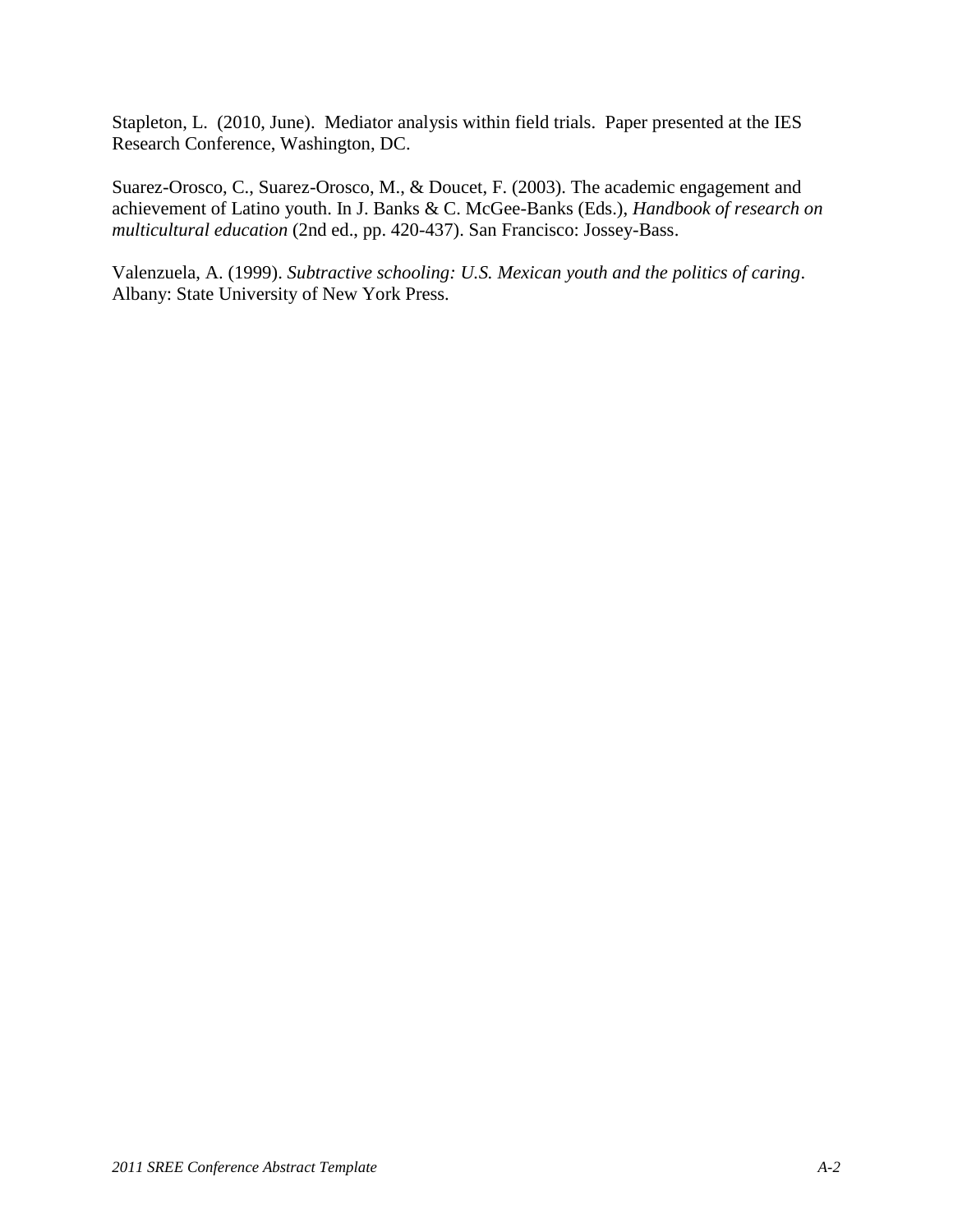## **Appendix B. Tables and Figures**

*Not included in page count.*

|                                        | Control            | <b>FAST</b>            | Effect         |
|----------------------------------------|--------------------|------------------------|----------------|
| <b>Both Cities</b>                     | $(N=12)$           | $(N=12)$               | Size           |
| Shared expectations with school staff  | 3.38               | 3.38                   | 0.00           |
| Number of staff could approach         | 3.74               | 3.76                   | 0.01           |
| Shared expectations with other parents | 2.35               | 2.46                   | 0.10           |
| Number of parents of child's friends   | 3.29               | 3.71                   | 0.20           |
| <b>Phoenix</b>                         | Control<br>$(N=6)$ | <b>FAST</b><br>$(N=6)$ | Effect<br>Size |
| Shared expectations with school staff  | 3.27               | 3.34                   | 0.09           |
| Number of staff could approach         | 3.40               | 3.78                   | 0.21           |
| Shared expectations with other parents | 2.39               | 2.58                   | 0.17           |
| Number of parents of child's friends   | 3.17               | 3.90                   | 0.35           |
| <b>San Antonio</b>                     | Control<br>$(N=6)$ | <b>FAST</b><br>$(N=6)$ | Effect<br>Size |
| Shared expectations with school staff  | 3.49               | 3.42                   | $-0.09$        |
| Number of staff could approach         | 4.07               | 3.73                   | $-0.19$        |
| Shared expectations with other parents | 2.31               | 2.34                   | 0.03           |
| Number of parents of child's friends   | 3.40               | 3.52                   | 0.06           |

## **Table 1. Post-Treatment Mean Differences in Parent Reported Social Capital Measures for Treatment vs. Control**

Note: Results are from school-level model with Cohort 1 only. The conference paper will include both Cohorts 1 and 2 (52 schools) and will estimate multilevel models of students within schools.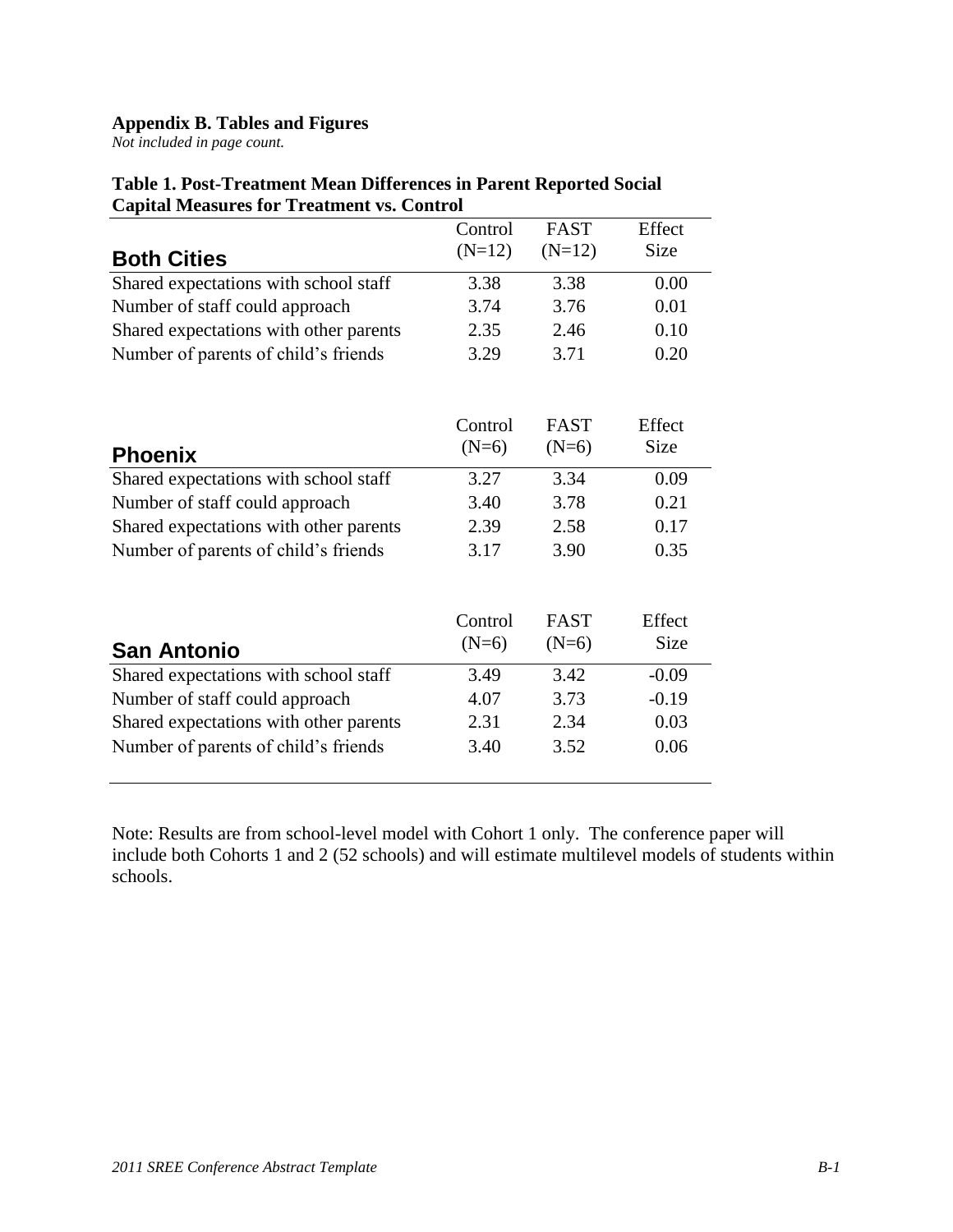Figure 1. Effect of FAST Participation on Teacher and Parent Reported Child Outcomes in Phoenix Schools